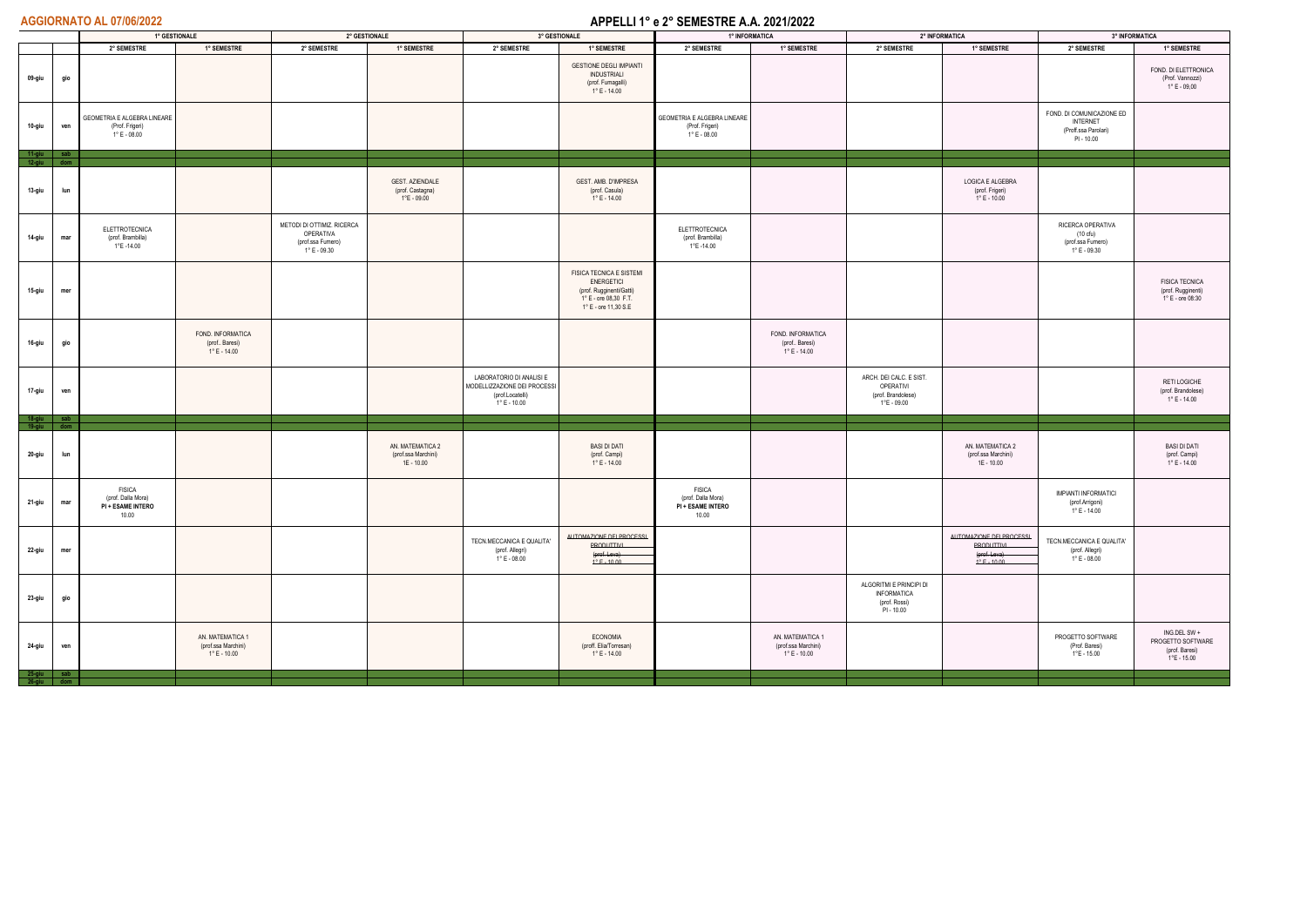|                                         |             | 1° GESTIONALE                                                  |                                                                                                                           | 2° GESTIONALE                                                                |                                                                   | 3° GESTIONALE                                                                                |                                                                                                    | 1° INFORMATICA                                                          |                                                                                                                           | 2° INFORMATICA                                                                     |                                                                        | 3° INFORMATICA                                                                      |                                                                  |
|-----------------------------------------|-------------|----------------------------------------------------------------|---------------------------------------------------------------------------------------------------------------------------|------------------------------------------------------------------------------|-------------------------------------------------------------------|----------------------------------------------------------------------------------------------|----------------------------------------------------------------------------------------------------|-------------------------------------------------------------------------|---------------------------------------------------------------------------------------------------------------------------|------------------------------------------------------------------------------------|------------------------------------------------------------------------|-------------------------------------------------------------------------------------|------------------------------------------------------------------|
|                                         |             | 2° SEMESTRE                                                    | 1° SEMESTRE                                                                                                               | 2° SEMESTRE                                                                  | 1° SEMESTRE                                                       | 2° SEMESTRE                                                                                  | 1° SEMESTRE                                                                                        | 2° SEMESTRE                                                             | 1° SEMESTRE                                                                                                               | 2° SEMESTRE                                                                        | 1° SEMESTRE                                                            | 2° SEMESTRE                                                                         | 1° SEMESTRE                                                      |
| 27-giu                                  | lun         |                                                                |                                                                                                                           | PROBABILITA'<br>(Prof. Battistini)<br>1° E - 09.00                           |                                                                   |                                                                                              |                                                                                                    |                                                                         |                                                                                                                           | PROBABILITA'<br>(Prof. Battistini)<br>$1^{\circ}$ E - 09.00                        |                                                                        |                                                                                     |                                                                  |
| 28-giu                                  | mar         |                                                                | <b>IMPRESA E DECISIONI</b><br><b>STRATEGICHE -</b><br>ECO. ED ORG. AZIENDALE<br>(prof. Gastaldi)<br>$1^{\circ}$ E - 13.30 |                                                                              |                                                                   | TECN.MECCANICA E QUALITA'<br>(prof. Allegri)<br>$1^{\circ}$ E - 08.00                        | AUTOMAZIONE DEI PROCESSI<br><b>PRODUTTIVI</b><br>(prof. Leva)<br>$1^{\circ}$ E - 10.00             |                                                                         | <b>IMPRESA E DECISIONI</b><br><b>STRATEGICHE -</b><br>ECO. ED ORG. AZIENDALE<br>(prof. Gastaldi)<br>$1^{\circ}$ E - 13.30 |                                                                                    | AUTOMAZIONE DEI PROCESSI<br>PRODUTTIVI<br>(prof. Leva)<br>1° E - 10.00 | TECN.MECCANICA E QUALITA'<br>(prof. Allegri)<br>1° E - 08.00                        |                                                                  |
| 29-giu                                  | mer         |                                                                | <b>IMPRESA E DECISIONI-</b><br>STRATEGICHE-<br><b>ECO. ED ORG. AZIENDALE</b><br>(prof. Gastaldi)<br>$1^{\circ}$ E - 09.00 |                                                                              |                                                                   |                                                                                              | SISTEMI INFORMATIVI<br>(prof. Amarilli)<br>$1^{\circ}$ E - 14.00                                   |                                                                         | <b>IMPRESA E DECISIONI-</b><br>STRATEGICHE-<br><b>ECO. ED ORG. AZIENDALE</b><br>(prof. Gastaldi)<br>$1^{\circ}$ E - 09.00 |                                                                                    |                                                                        |                                                                                     | SISTEMI INFORMATIVI<br>(prof. Amarilli)<br>$1^{\circ}$ E - 14.00 |
| 30-giu                                  | gio         |                                                                |                                                                                                                           |                                                                              | FOND. DI AUTOMATICA<br>(prof. Ferretti)<br>1°E - 09:00            |                                                                                              |                                                                                                    |                                                                         |                                                                                                                           |                                                                                    | FOND. DI AUTOMATICA<br>(prof. Ferretti)<br>1°E - 09.00                 |                                                                                     |                                                                  |
| 01-lug                                  | ven         | GEOMETRIA E ALGEBRA LINEARE<br>(Prof. Frigeri)<br>2° E - 10.00 |                                                                                                                           |                                                                              |                                                                   |                                                                                              |                                                                                                    | GEOMETRIA E ALGEBRA LINEARE<br>(Prof. Frigeri)<br>$2^{\circ}$ E - 10.00 |                                                                                                                           |                                                                                    |                                                                        |                                                                                     |                                                                  |
| 02-lug sab<br>$03$ -lug $\parallel$ dom |             |                                                                |                                                                                                                           |                                                                              |                                                                   |                                                                                              |                                                                                                    |                                                                         |                                                                                                                           |                                                                                    |                                                                        |                                                                                     |                                                                  |
| 04-lug                                  | lun         |                                                                |                                                                                                                           |                                                                              | <b>GEST. AZIENDALE</b><br>(prof. Castagna)<br>$2^{\circ}E - 9.00$ |                                                                                              |                                                                                                    |                                                                         |                                                                                                                           |                                                                                    |                                                                        | FOND. DI COMUNICAZIONE ED<br><b>INTERNET</b><br>(Proff.ssa Parolari)<br>$E - 10.00$ |                                                                  |
| 05-lug                                  | mar         |                                                                |                                                                                                                           |                                                                              |                                                                   |                                                                                              | <b>GESTIONE DEGLI IMPIANTI</b><br><b>INDUSTRIALI</b><br>(prof. Fumagalli)<br>$2^{\circ}$ E - 10.00 |                                                                         |                                                                                                                           | ARCH. DEI CALC. E SIST.<br>OPERATIVI<br>(prof. Brandolese)<br>$2^{\circ}E - 09.00$ |                                                                        |                                                                                     | RETI LOGICHE<br>(prof. Brandolese)<br>2° E - 14.00               |
| 06-lug                                  | mer         |                                                                |                                                                                                                           | GEST. SIST. LOGISTICI E<br>PRODUTTIVI<br>prof.ssa TUMINO<br>1° E - 09,30     |                                                                   |                                                                                              |                                                                                                    |                                                                         |                                                                                                                           |                                                                                    | LOGICA E ALGEBRA<br>(prof. Frigeri)<br>$2^{\circ}$ E - 10.00           |                                                                                     |                                                                  |
| 07-lug                                  | gio         | ELETTROTECNICA<br>(prof. Brambilla)<br>$2^{\circ}E - 9.00$     |                                                                                                                           |                                                                              |                                                                   |                                                                                              |                                                                                                    | ELETTROTECNICA<br>(prof. Brambilla)<br>$2^{\circ}E - 9.00$              |                                                                                                                           |                                                                                    |                                                                        | <b>IMPIANTI INFORMATICI</b><br>(prof.Arrigoni)<br>$2^{\circ}$ E - 14.00             |                                                                  |
| 08-lug ven                              |             |                                                                |                                                                                                                           |                                                                              |                                                                   |                                                                                              | BASI DI DATI<br>(prof. Campi)<br>$2^{\circ}$ E - 14.00                                             |                                                                         |                                                                                                                           |                                                                                    |                                                                        |                                                                                     | <b>BASI DI DATI</b><br>(prof. Campi)<br>2° E - 14.00             |
| 09-lug                                  | sab         | TERMINE REGISTRAZIONE VOTI LAUREANDI                           |                                                                                                                           | TERMINE REGISTRAZIONE VOTI LAUREANDI                                         |                                                                   |                                                                                              | TERMINE REGISTRAZIONE VOTI LAUREANDI                                                               | TERMINE REGISTRAZIONE VOTI LAUREANDI                                    |                                                                                                                           | TERMINE REGISTRAZIONE VOTI LAUREANDI                                               |                                                                        | TERMINE REGISTRAZIONE VOTI LAUREANDI                                                |                                                                  |
| $10$ -lug                               | dom         |                                                                |                                                                                                                           |                                                                              |                                                                   |                                                                                              |                                                                                                    |                                                                         |                                                                                                                           |                                                                                    |                                                                        |                                                                                     |                                                                  |
| 11-lug                                  | <b>Ilun</b> |                                                                |                                                                                                                           |                                                                              | AN. MATEMATICA 2<br>(prof.ssa Marchini)<br>2E - 10.00             |                                                                                              | GEST. AMB. D'IMPRESA<br>(prof. Casula)<br>$2^{\circ}$ E - 14.00                                    |                                                                         |                                                                                                                           |                                                                                    | AN. MATEMATICA 2<br>(prof.ssa Marchini)<br>1E - 10.00                  |                                                                                     |                                                                  |
| 12-lug                                  | mar         | <b>FISICA</b><br>(prof. Dalla Mora)<br>$E - 10.00$             |                                                                                                                           |                                                                              |                                                                   |                                                                                              |                                                                                                    | <b>FISICA</b><br>(prof. Dalla Mora)<br>E - 10.00                        |                                                                                                                           | ALGORITMI E PRINCIPI DI<br><b>INFORMATICA</b><br>(prof. Rossi)<br>E-14.00          |                                                                        |                                                                                     |                                                                  |
| 13-lug                                  | mer         |                                                                |                                                                                                                           | METODI DI OTTIMIZ. RICERCA<br>OPERATIVA<br>(prof.ssa Fumero)<br>2° E - 09.30 |                                                                   |                                                                                              |                                                                                                    |                                                                         |                                                                                                                           |                                                                                    |                                                                        | -RICERCA OPERATIVA<br>-FOND. DI RIC. OPERATIVA<br>(prof.ssa Fumero)<br>2° E - 09.30 |                                                                  |
| 14-lug                                  | gio         |                                                                |                                                                                                                           |                                                                              |                                                                   | LABORATORIO DI ANALISI E<br>MODELLIZZAZIONE DEI PROCESSI<br>(prof.Locatelli)<br>2° E - 10.00 |                                                                                                    |                                                                         |                                                                                                                           |                                                                                    |                                                                        |                                                                                     |                                                                  |
| 15-lug                                  | ven         |                                                                | AN. MATEMATICA 1<br>(prof.ssa Marchini)<br>$2^{\circ}$ E - 10.00                                                          |                                                                              |                                                                   |                                                                                              |                                                                                                    |                                                                         | AN. MATEMATICA 1<br>(prof.ssa Marchini)<br>$2^{\circ}$ E - 10.00                                                          |                                                                                    |                                                                        |                                                                                     | FOND. DI ELETTRONICA<br>(Prof. Vannozzi)<br>2° E - 14.00         |
| 16-lug sab<br>17-lug dom                |             |                                                                |                                                                                                                           |                                                                              |                                                                   |                                                                                              |                                                                                                    |                                                                         |                                                                                                                           |                                                                                    |                                                                        |                                                                                     |                                                                  |